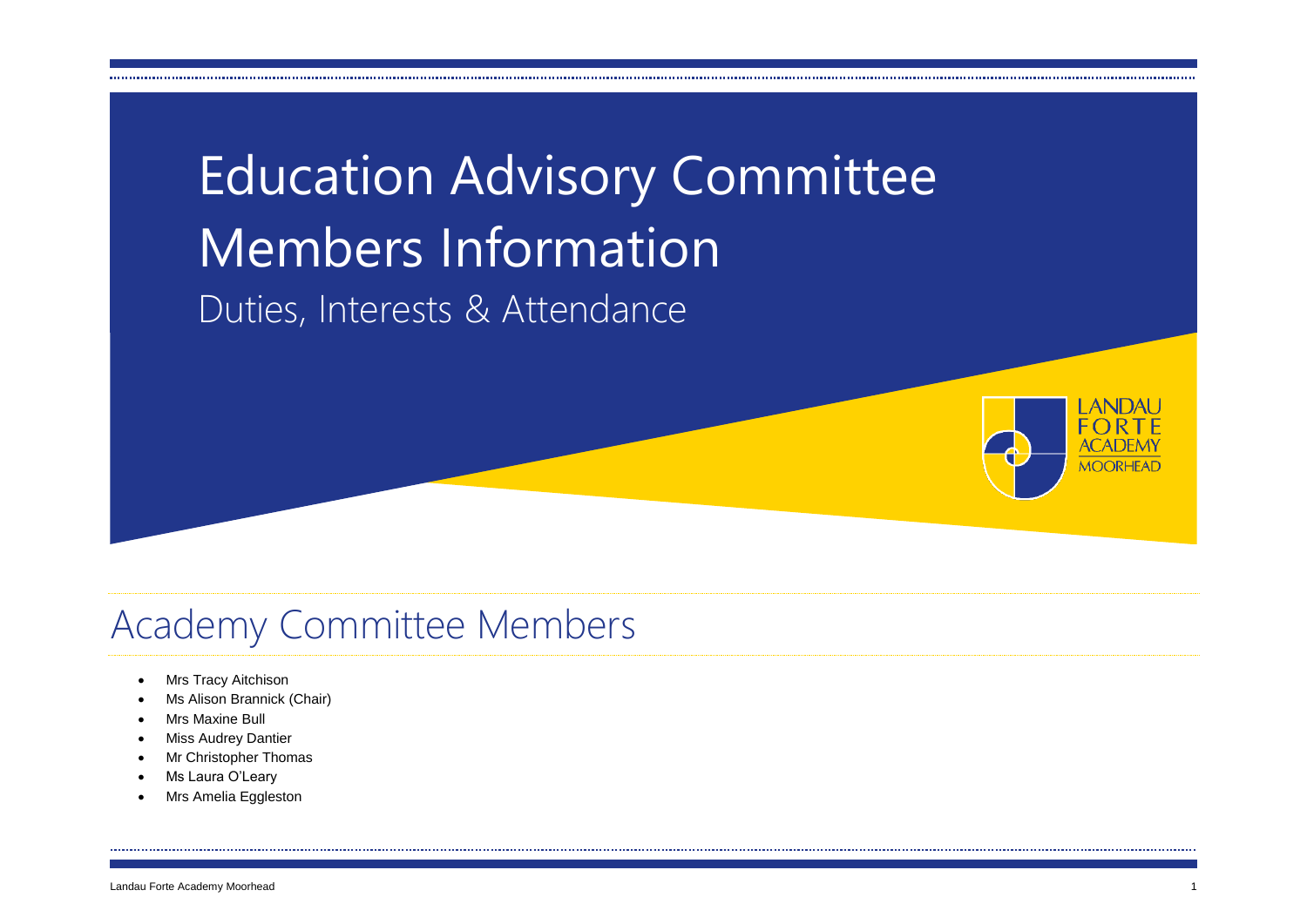# Committee Member Information

| <b>Full Name</b>           | <b>Date of Appointment</b> | Date Stepped Down        | <b>Term of Office</b> | <b>Appointed By</b>      |
|----------------------------|----------------------------|--------------------------|-----------------------|--------------------------|
| Mrs Tracy Aitchison        | 29/03/2019                 |                          | Current               | Chair                    |
| Ms Alison Brannick (Chair) | 26/06/2018                 |                          | Current               | Chair                    |
| Mrs Maxine Bull            | 23/06/2020                 | $\overline{\phantom{a}}$ | Current               | Chair                    |
| <b>Miss Audrey Dantier</b> | 23/04/2021                 |                          | Current               | Chair                    |
| Mr Christopher Thomas      | 17/12/2020                 | $\overline{a}$           | Current               | Chair                    |
| Mrs Amelia Eggleston       | 02/03/2019                 |                          | Current               | Chair                    |
| Ms Laura O'Leary           | 15/03/2022                 | $\overline{\phantom{a}}$ | Current               | Chair                    |
| Left                       |                            |                          |                       |                          |
| Mr Paul Edwards            | 29/03/2019                 | 03/07/2020               | 1 Year, 3 months      | Chair                    |
| Mr Stephen Rogers          | 28/02/2019                 | 17/08/2021-              | 2 years, 6 months     | <b>Chair of Trustees</b> |
| Mr Steve Clark             | 22/01/2021                 | 08/11/2021               | 10 months             | Chair                    |
| Mrs Maureen Bathurst       | 23/06/2020                 | 09/11/2021               | 1 year, 4 months      | Chair                    |
| Mr Matt Chell              | 23/06/2020                 | 06/06/2022               | 2 Years               | Chair                    |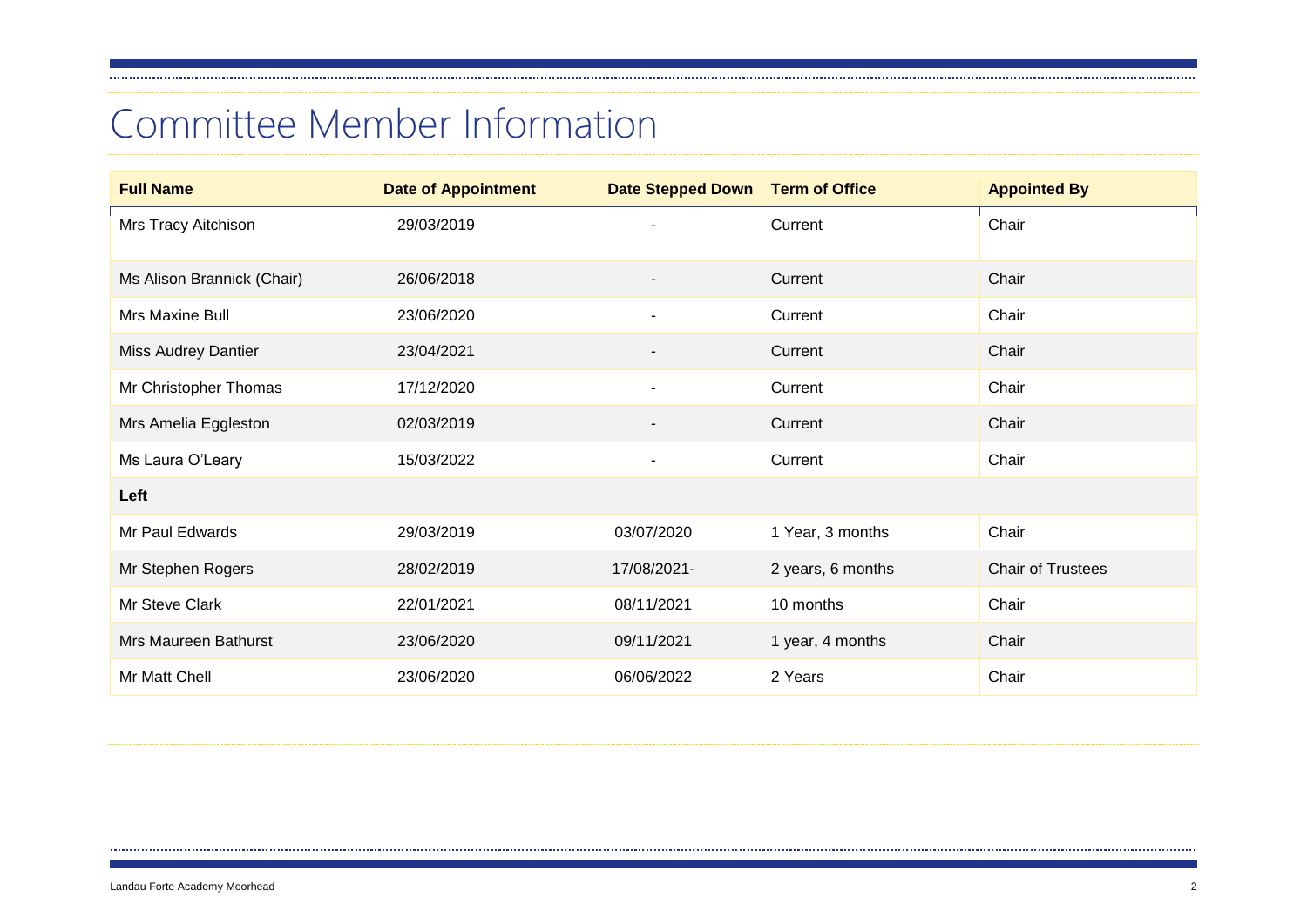#### Duties

Details of duties for the Academy's Education Advisory Committee is detailed in the **Scheme of Delegation by Task** document. This is available for download from the Academy's website.

......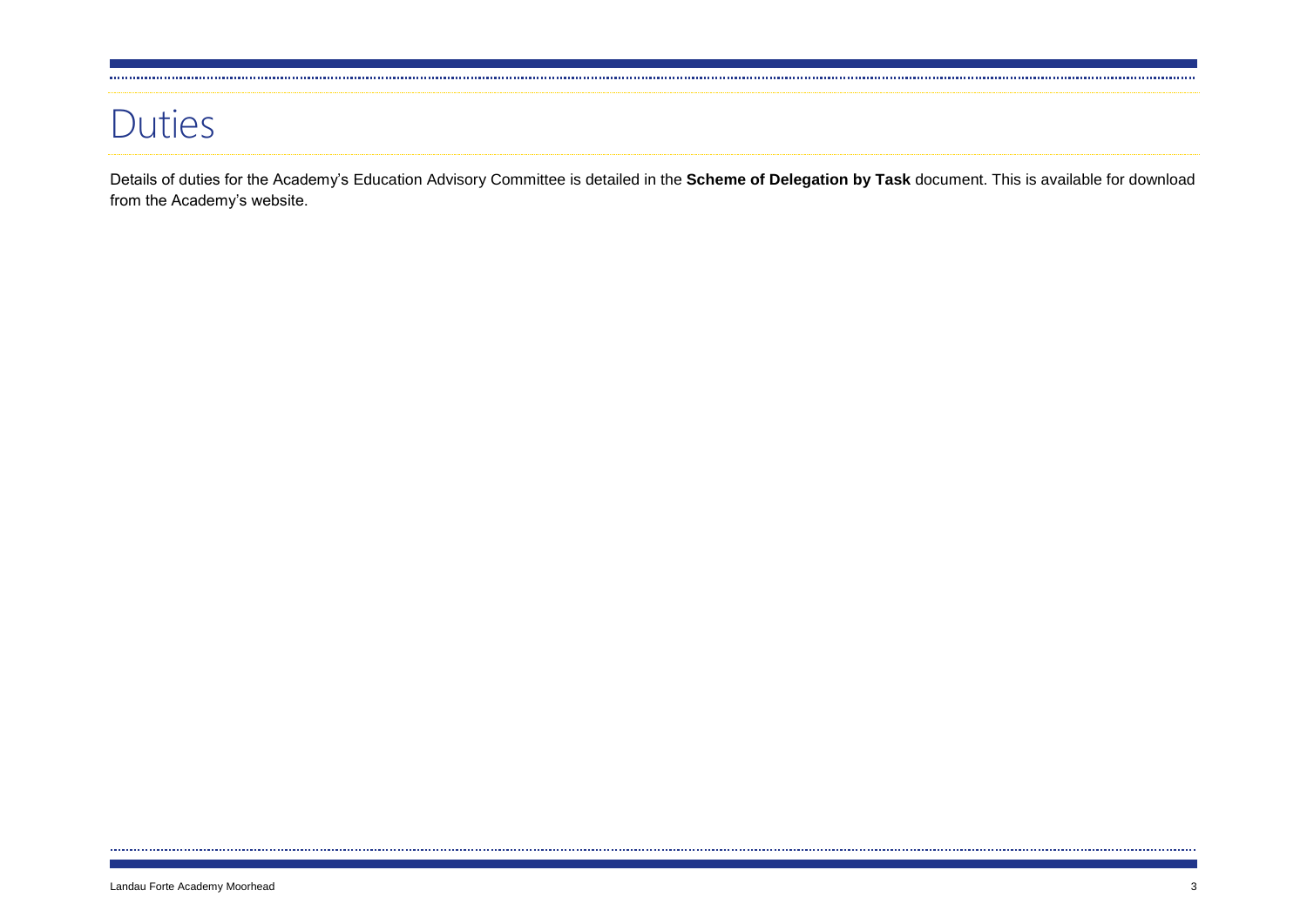# Register of Interests

| <b>Role</b>             | <b>Name</b>                | <b>Declaration</b>                                                                      | <b>Updated</b>    |
|-------------------------|----------------------------|-----------------------------------------------------------------------------------------|-------------------|
| <b>Committee Member</b> | Mrs Tracy Aitchison        | Rolls Royce, Paid Employment                                                            | <b>July 2020</b>  |
| Chair                   | Ms Alison Brannick         | None to declare                                                                         | August 2021       |
| <b>Committee Member</b> | Mrs Maxine Bull            | Derby City Council, Paid employment. Professional Advocate for<br>Children in Education | February 2022     |
| <b>Committee Member</b> | <b>Miss Audrey Dantier</b> | None to declare                                                                         | August 2021       |
| <b>Committee Member</b> | Mr Christopher             | Nottingham University Hospitals NHS Trust                                               | March 2022        |
|                         | <b>Thomas</b>              |                                                                                         |                   |
| <b>Committee Member</b> | Mr Mike Swain              | <b>Awaiting Confirmation</b>                                                            | <b>June 2022</b>  |
| <b>Committee Member</b> | Ms Laura O'Leary           | None to declare                                                                         | <b>March 2022</b> |
| <b>Committee Member</b> | Mrs Amelia Eggleston       | Chair of Governors at Colsterworth Primary Academy                                      | September 2021    |
|                         |                            | Trustee, Abbey Academies Trust                                                          |                   |
|                         |                            | Employee, Landau Forte Charitable Trust                                                 |                   |